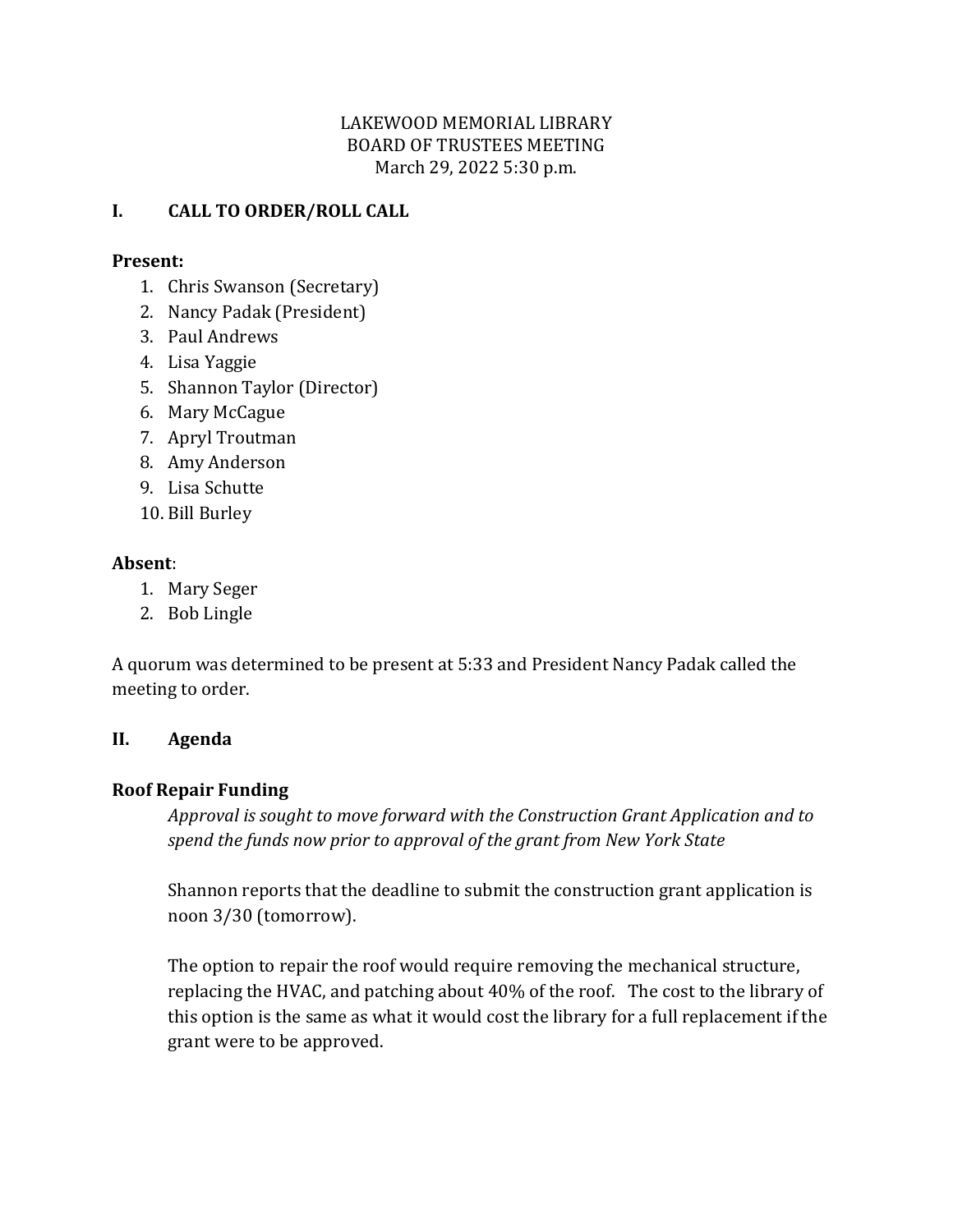The warranty claim on the current roof was denied because it wasn't the roof itself that failed. If we don't make every effort to permanently fix the roof, insurance would not cover any issues going forward.

Insurance will not cover the current roof but they will cover interior repair.

Shannon needs permission to submit the construction grant. Approval won't come in until July-October. The chance that the state won't approve is very slim. If approved, we are required to do a full replacement, as a repair will not qualify for the grant.

The option to replace the roof also includes changing the pitch on the roof to alleviate drainage problems.

Approval is also needed to secure a roofing company for this year before they are booked, which is projected to happen soon.

The library could be open during roof repairs. It would need to close during the HVAC phase.

The estimate to replace the damaged flooring is around \$50,000. It is not eligible for the grant so the hope is that insurance will cover it.

The low bids to be submitted to the state are: \$126,420 for the roof (Farrell) \$87,800 for the HVAC (Stormer Mechanical)

The quote to remove and reinstall the solar panel is \$14,060. Shannon will follow up to see if that can be included on the grant.

The total match that the Library would be responsible for is \$61,440, including the existing bathroom grant. Library needs to front \$245,764

We need the insurance estimates/coverage to submit requests to other funding sources like foundations.

The HVAC company is recommended by Predergast and CCLS. The new electric split would replace a gas system and would be able to take advantage of the solar panels.